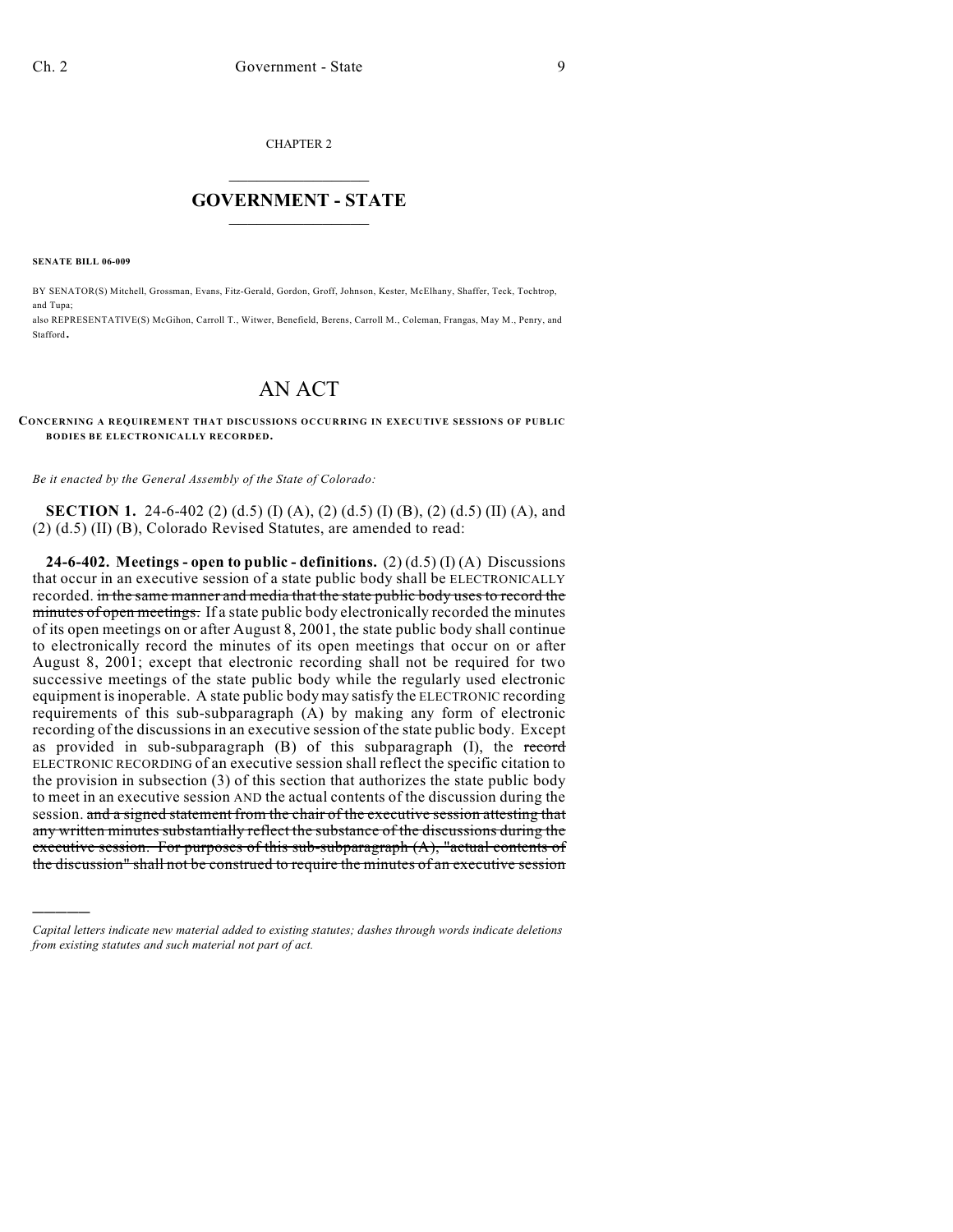to contain a verbatim transcript of the discussion during said executive session. The provisions of this sub-subparagraph (A) shall not apply to discussions of individual students by a state public body pursuant to paragraph (b) of subsection (3) of this section.

(B) If, in the opinion of the attorney who is representing the state public body and is in attendance at the AN executive session THAT HAS BEEN PROPERLY ANNOUNCED PURSUANT TO PARAGRAPH (a) OF SUBSECTION (3) OF THIS SECTION, all or a portion of the discussion during the executive session constitutes a privileged attorney-client communication, no record OR ELECTRONIC RECORDING shall be required to be kept of the part of the discussion that constitutes a privileged attorney-client communication. Any THE electronic record RECORDING of said executive session discussion shall reflect that no further record OR ELECTRONIC RECORDING was kept of the discussion based on the opinion of the attorney representing the state public body, as stated for the record during the executive session, that the discussion constitutes CONSTITUTED a privileged attorney-client communication, Any written minutes shall contain a signed statement from OR the attorney representing the state public body MAY PROVIDE A SIGNED STATEMENT attesting that the portion of the executive session that was not recorded constituted a privileged attorney-client communication in the opinion of the attorney. and a signed statement from the chair of the executive session attesting that the portion of the executive session that was not recorded was confined to the topic authorized for discussion in an executive session pursuant to subsection (3) of this section.

(II) (A) Discussions that occur in an executive session of a local public body shall be ELECTRONICALLY recorded. in the same manner and media that the local public body uses to record the minutes of open meetings. If a local public body electronically recorded the minutes of its open meetings on or after August 8, 2001, the local public body shall continue to electronically record the minutes of its open meetings that occur on or after August 8, 2001; except that electronic recording shall not be required for two successive meetings of the local public body while the regularly used electronic equipment is inoperable. A local public body may satisfy the ELECTRONIC recording requirements of this sub-subparagraph (A) by making any form of electronic recording of the discussions in an executive session of the local public body. Except as provided in sub-subparagraph (B) of this subparagraph (II), the record ELECTRONIC RECORDING of an executive session shall reflect the specific citation to the provision in subsection (4) of this section that authorizes the local public body to meet in an executive session AND the actual contents of the discussion during the session. and a signed statement from the chair of the executive session attesting that any written minutes substantially reflect the substance of the discussions during the executive session. For purposes of this  $sub-subparagraph (A), "actual contents of the discussion" shall not be constructed to$ require the minutes of an executive session to contain a verbatim transcript of the discussion during said executive session. The provisions of this sub-subparagraph (A) shall not apply to discussions of individual students by a local public body pursuant to paragraph (h) of subsection (4) of this section.

(B) If, in the opinion of the attorney who is representing the local public body and who is in attendance at the AN executive session THAT HAS BEEN PROPERLY ANNOUNCED PURSUANT TO SUBSECTION (4) OF THIS SECTION, all or a portion of the discussion during the executive session constitutes a privileged attorney-client